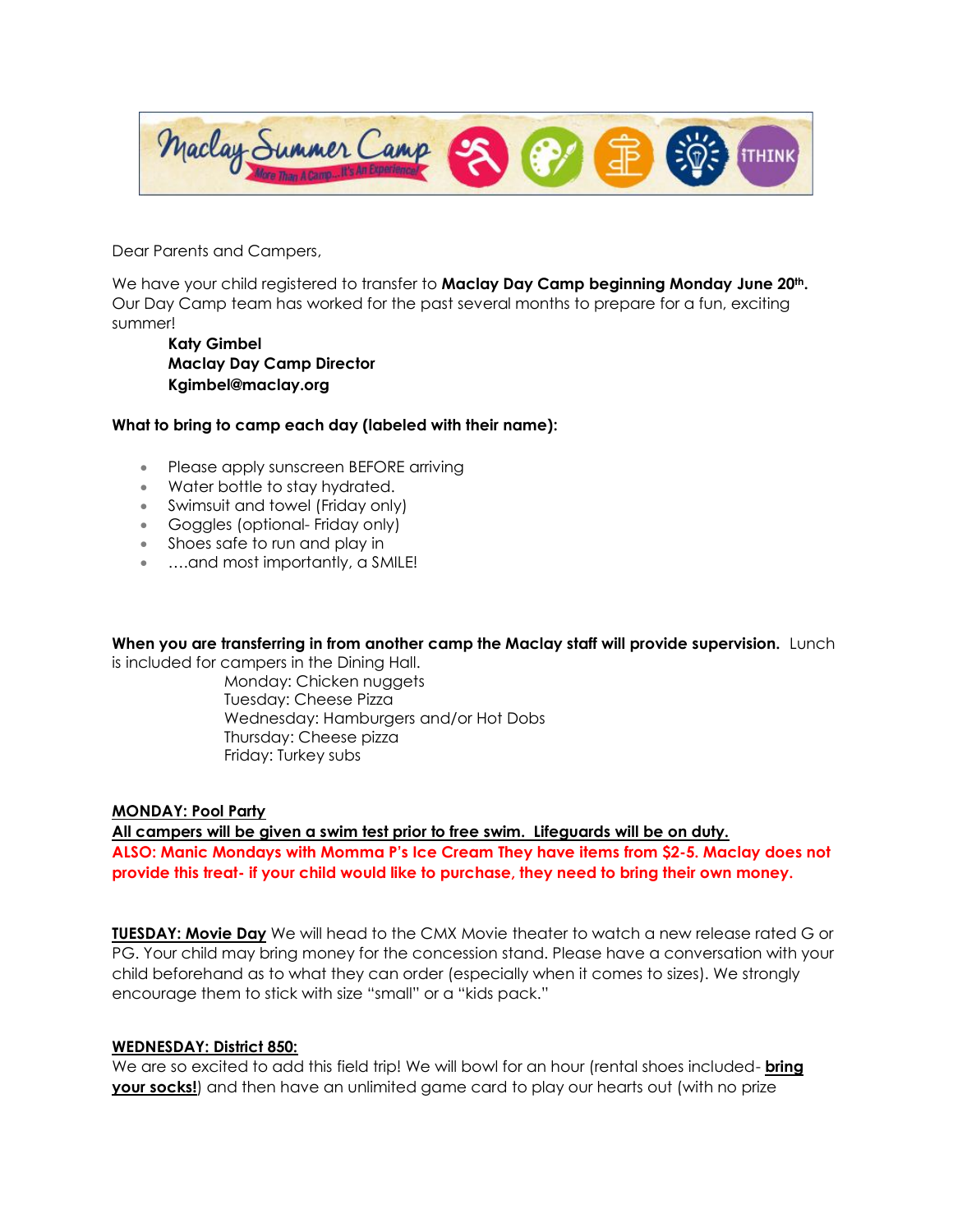redemption). Because there will be no prize redemption, you will not need to send in any money for this trip. Everything is included!

# **THURSDAY: Skating**

Admission & skate rental are included. Your child may either choose to skate **OR** do the indoor playground. If your child wants to do both, they need to bring an additional \$4. The Skate Mate rental is \$6. **Do not forget your socks**! You will need them for both skating and the indoor playground. **ALSO: Thirsty Thursdays with Kona Ice! They have snow cones from \$2-5. Maclay does not provide this treat- if your child would like to purchase, they need to bring their own money.** 

## **FRIDAY***:*

We will take an all-day trip to Wakulla Springs. Your camper needs to decide if they wish to attend their morning camp and then get picked up at noon OR come with day camp all day Friday. For this, please have your child dressed already in their bathing suit when they arrive at camp. Please email us your decision by Thursday afternoon so we can prepare the correct number of lunches. Pack an entire change of dry clothes. Your child may bring an iPad or book for bus ride entertainment (it will stay in the locked bus once we arrive at Wakulla Springs). Please be here by 8:45 am, we will leave promptly at 9 am. We will have a Goldfish snack and a lunch of turkey and cheese sub, cookie, and chips. If your child will not eat this, please pack an additional lunch & drink. Your child will not need any money for this trip- we will not take a trip to the gift shop, nor do the boat tour. This is a swimming only trip, so if your child is not keen on swimming, please take this into consideration before sending them to camp on Friday.

## **Pick up procedures for campers:**

**Please pull up to the Cartee Gym West Doors (adjacent to playground) between 2:45pm-3:00pm.** Do not get out of the car. Someone will be there to radio for your child to be escorted out to your vehicle. Make sure you know your family's PIN (4-digit number created at registration) to pick up the camper.

- If you need to pick up prior to 2:50 pm, please call **Katy Gimbel** at 850 933-5549 and someone will walk your child out to you.
- After Care: (pre-registered only) Please pull up to the Dining Hall's east doors (facing the grass parking lot) between 5:00 pm and 5:30 pm. Do not get out of the car. Someone will be there to radio for your child to be escorted out to your vehicle. If you arrive before 5:00 pm, please call 850-894 –0908. Make sure you know your family's PIN (4-digit number created at registration) to pick up the camper.

### **Camp safety:**

Maclay has a registered nurse on campus to help support the safety and wellness of our campers. All campers must sign a waiver, produce immunization records, and follow our safety protocols. Before arrival to camp each morning, please screen your child for presence of acute illness symptoms. Any camper with symptoms present will be asked to stay home until symptoms have resolved (without the use of medication) for at least 24 hours. As always, seek medical attention and testing when appropriate.

The following is a list of symptoms:

- Fever > 100.0 or chills
- Nausea or vomiting
- Diarrhea